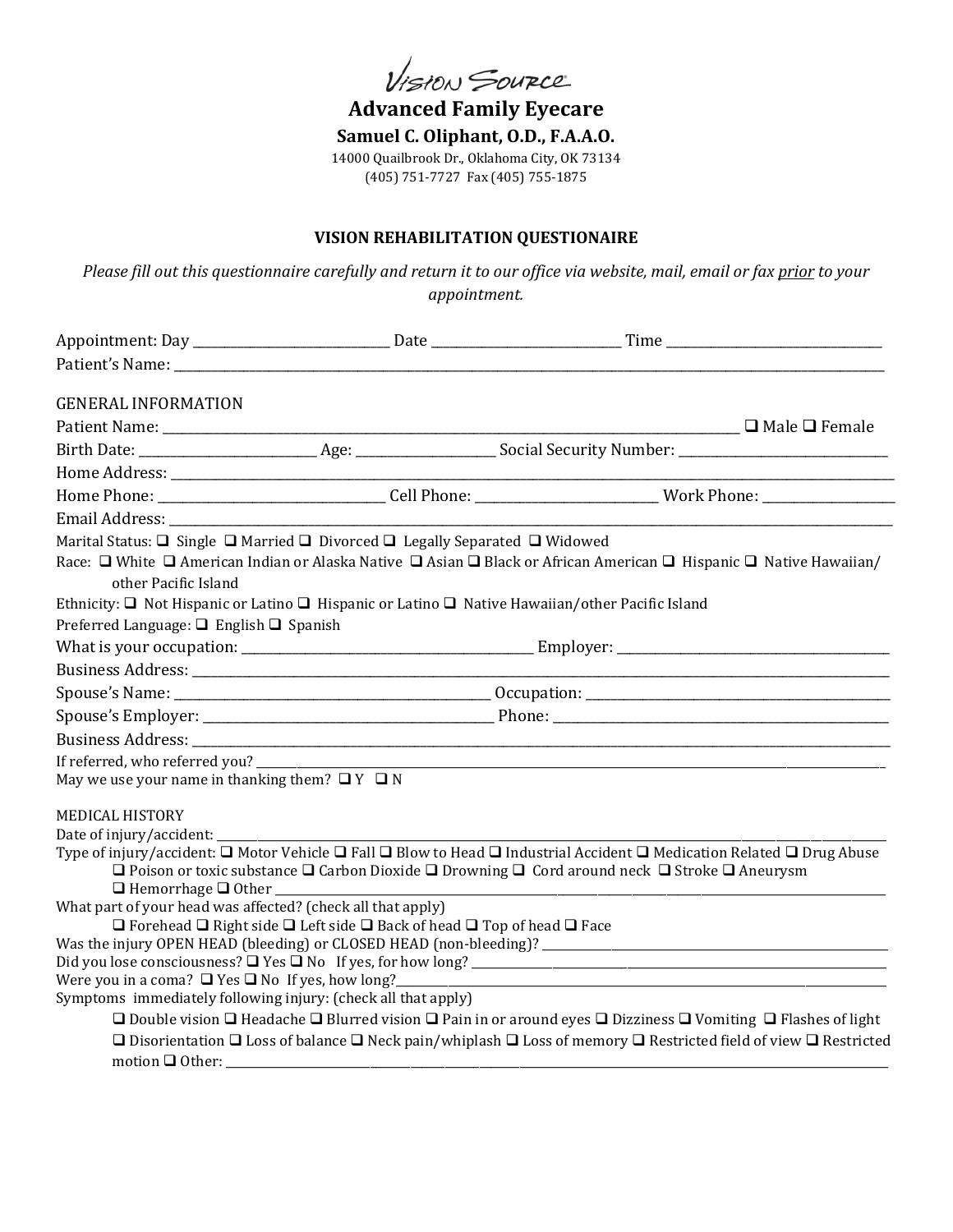#### **INITIAL TREATMENT**

|  | List any medications, including vitamins and supplements used at the current time: __________________________ |  |
|--|---------------------------------------------------------------------------------------------------------------|--|

### SUBSEQUENT CARE/OTHER PROFESSIONAL CARE

What types of professional care have you received or are you currently receiving? (check all that apply and describe)

| Do you have a history of allergies? $\Box$ Yes $\Box$ No                  |  |
|---------------------------------------------------------------------------|--|
|                                                                           |  |
| Has a neurological evaluation been performed? $\Box$ Yes $\Box$ No        |  |
|                                                                           |  |
|                                                                           |  |
| Has a psychological evaluation been performed? $\Box$ Yes $\Box$ No       |  |
|                                                                           |  |
|                                                                           |  |
| Has a speech and language evaluation been performed? $\Box$ Yes $\Box$ No |  |
| If yes, by whom? $\qquad \qquad$ Date:                                    |  |
|                                                                           |  |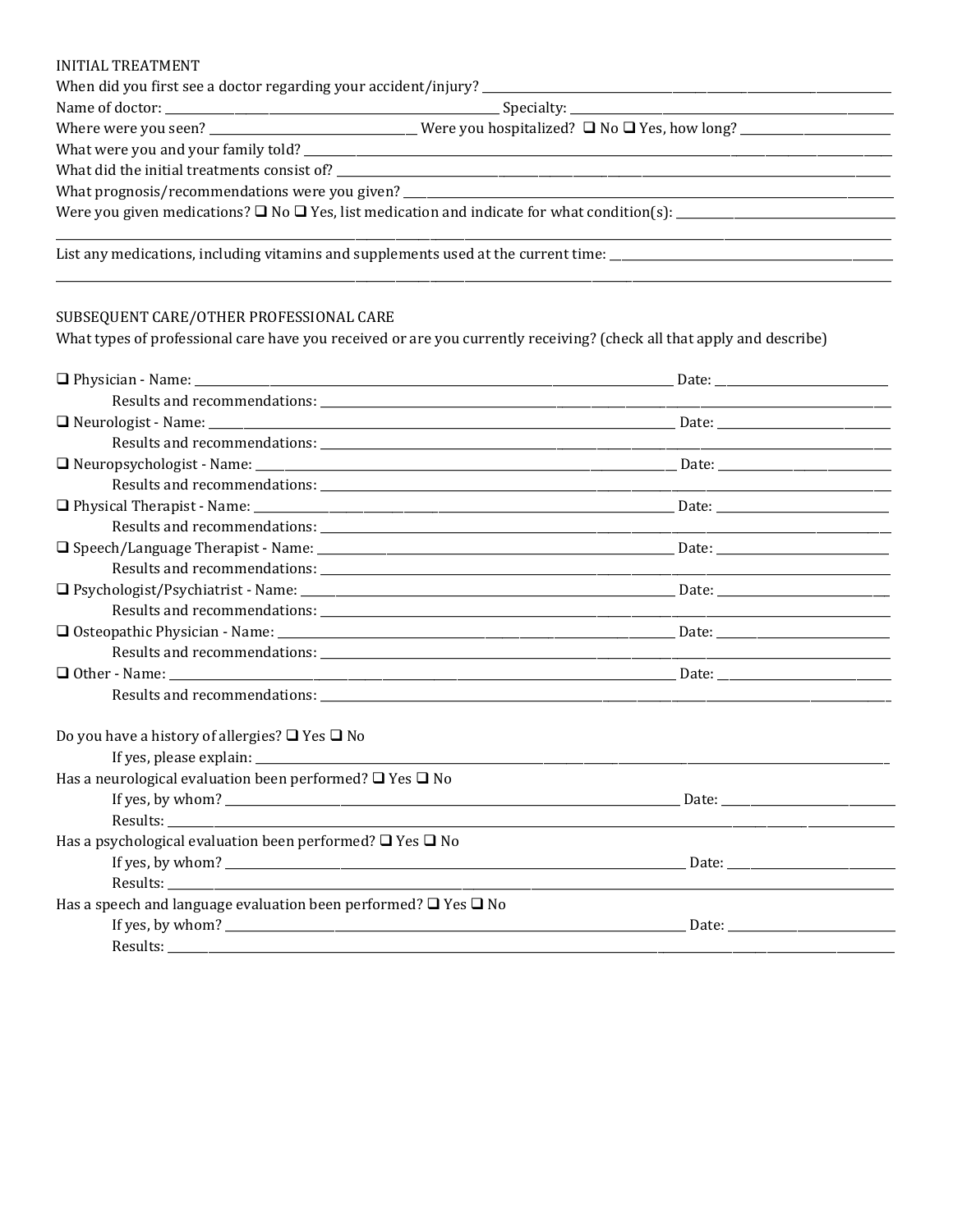# MEDICAL HISTORY

Is there any history of the following? (please check if there is a history)

| High Blood Pressure -  |                                                                                                             | Glaucoma   |                                                  |
|------------------------|-------------------------------------------------------------------------------------------------------------|------------|--------------------------------------------------|
| <b>Diabetes</b>        |                                                                                                             | Cataracts  | □ Patient □ Family: ________________             |
| Thyroid Condition      |                                                                                                             |            | □ Patient □ Family: _______________              |
| Multiple Sclerosis     |                                                                                                             | Strabismus | □ Patient □ Family: _______________              |
| Brain Tumor            |                                                                                                             |            | $\Box$ Patient $\Box$ Family: __________________ |
| Traumatic Brian Injury | $\Box$ Patient $\Box$ Family: _________________                                                             | Stroke     |                                                  |
| <b>VISUAL HISTORY</b>  |                                                                                                             |            |                                                  |
|                        | Have you had a previous vision evaluation? $\Box$ Yes $\Box$ No                                             |            |                                                  |
|                        |                                                                                                             |            |                                                  |
|                        |                                                                                                             |            |                                                  |
|                        |                                                                                                             |            |                                                  |
|                        | Were glasses, contact lenses, or other optical devices recommended? $\Box$ Yes $\Box$ No                    |            |                                                  |
|                        |                                                                                                             |            |                                                  |
|                        |                                                                                                             |            |                                                  |
|                        |                                                                                                             |            |                                                  |
|                        | Where any additional tests treatments or therapies recommended concerning your vision? $\Box$ Yes $\Box$ No |            |                                                  |
|                        |                                                                                                             |            |                                                  |
|                        |                                                                                                             |            |                                                  |
|                        |                                                                                                             |            |                                                  |

## DO YOU CURRENTLY EXPERIENCE ANY OF THE FOLLOWING:

|                                        | Yes    | No  | Prior to Injury? |
|----------------------------------------|--------|-----|------------------|
|                                        | $\Box$ | □   | □                |
|                                        |        | □   | □                |
| Difficulty moving or turning eye       | ⊔      | ⊓   |                  |
|                                        |        | n   | П                |
|                                        | □      | n   | □                |
|                                        | □      | □   |                  |
|                                        | ◻      | □   | n                |
|                                        | □      | □   | □                |
|                                        | □      | □   |                  |
|                                        |        | n   | □                |
|                                        | □      | □   | □                |
|                                        | ப      | ⊓   |                  |
|                                        | □      | □   | □                |
|                                        | ◻      | n   | n                |
|                                        | □      | ⊓   | ◻                |
| One eye turns in, out, up or down      | □      | □   | □                |
| Movement of objects in the environment |        |     |                  |
|                                        | ப      | ப   |                  |
| Fluorescent light is bothersome        | □      | n   |                  |
| Patterned wallpaper or carpets are     |        |     |                  |
| bothersome                             | ◻      | O   |                  |
| Head moves when reading                | $\Box$ |     |                  |
| Lose place often when reading          | ப      |     |                  |
| Words jump or move around when         |        |     |                  |
|                                        | ❏      | □   | □                |
| Short attention span for reading       |        |     |                  |
|                                        | ப      | l 1 | ப                |
|                                        |        |     |                  |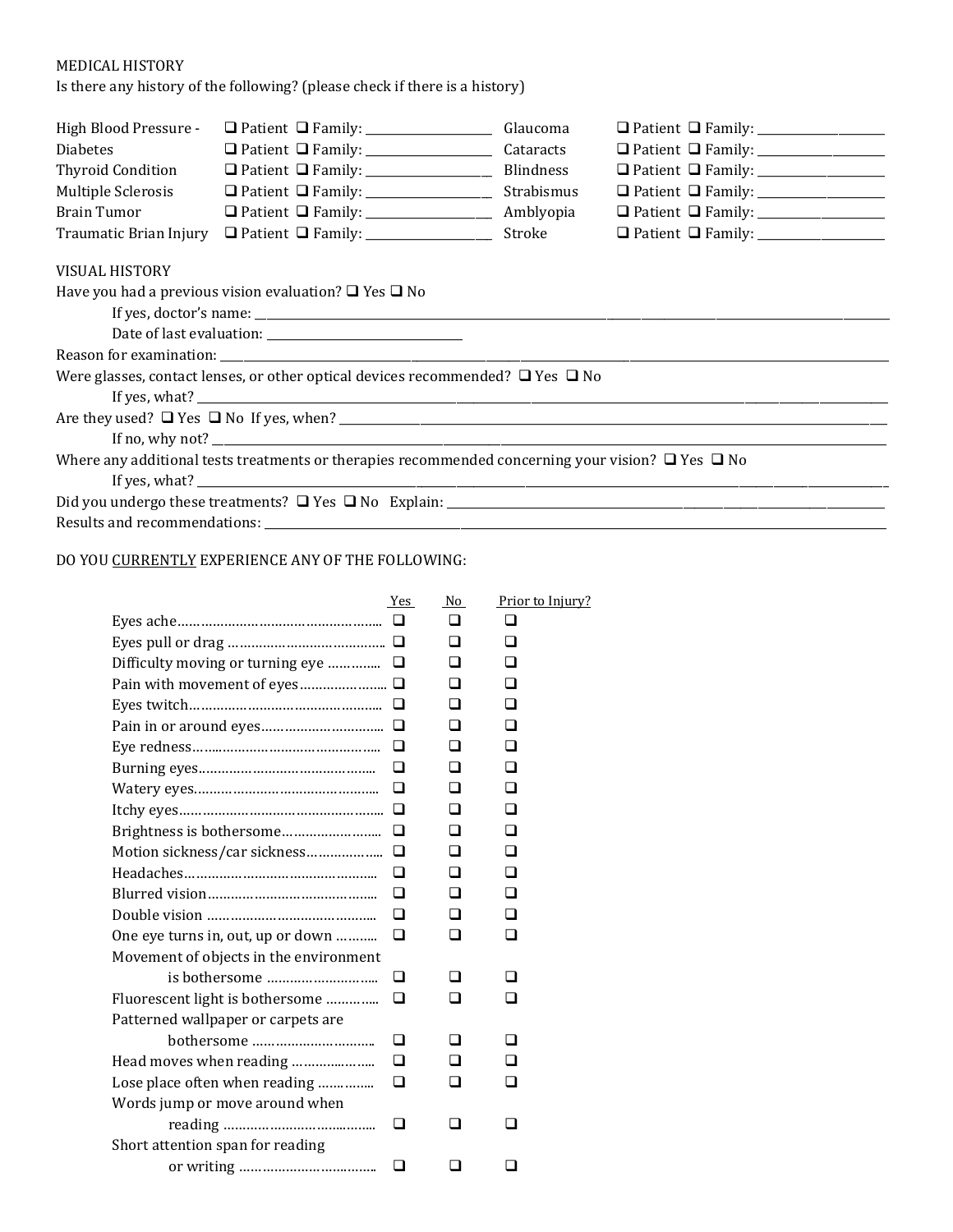| Skip words frequently when reading          | ⊔ | ப | ⊔      |
|---------------------------------------------|---|---|--------|
| Discomfort when reading                     | ◻ | □ | □      |
| Loss of interest/concentration              |   |   |        |
|                                             | ❏ | ப | □      |
| Orient writing/drawing poorly on page       | ❏ | □ | □      |
| Squinting, covering or closing one eye      | ◻ | □ | □      |
| Head tilts during desk work                 | ❏ | ◻ | □      |
|                                             | ◻ | □ | □      |
|                                             | ❏ | ◻ | ◻      |
| Difficulty with peripheral vision           | ◻ | ◻ | ◻      |
| Objects jump in and out of field view       | ❏ | ◻ | $\Box$ |
|                                             | ◻ | ◻ | □      |
| Tunnel vision/ Loss of visual field         | ❏ | ◻ | ◻      |
|                                             | □ | ◻ | □      |
|                                             | ❏ | ◻ | □      |
| Difficulty with bathing/personal hygiene    | ◻ | ◻ | □      |
| Difficulty following a series of directions | ❏ | ப | ◻      |
| Difficulty using both sides of the body     |   |   |        |
|                                             | ⊔ | ப | ப      |
|                                             | ❏ | □ | ⊓      |
|                                             | ❏ | П | □      |
|                                             | ◻ | □ | □      |
|                                             | ❏ | □ | □      |
|                                             | ❏ | □ | □      |
|                                             | ❏ | □ | ◻      |
|                                             | □ | ◻ | □      |
| Difficulty remembering things heard         | ◻ | ◻ | ◻      |
| Difficulty remembering things seen          | ◻ | □ | □      |
| Difficulty remembering names of objects     | ❏ | □ | □      |
| Difficulty remembering people's names       | ◻ | □ | □      |
| Difficulty recalling information known      |   |   |        |
| in the past<br>.                            | ◻ | □ | ⊔      |
| Difficulty remembering formerly             |   |   |        |
| familiar people/objects                     |   | ◻ |        |
| Difficulty performing tasks formerly        |   |   |        |
|                                             | ❏ | ◻ | □      |
| Difficulty with time management             | ❏ |   |        |
|                                             | ◻ |   | ◻      |
| Difficulty counting numbers                 | ❏ | □ | ◻      |

Why do you feel you need a vision evaluation today?

\_\_\_\_\_\_\_\_\_\_\_\_\_\_\_\_\_\_\_\_\_\_\_\_\_\_\_\_\_\_\_\_\_\_\_\_\_\_\_\_\_\_\_\_\_\_\_\_\_\_\_\_\_\_\_\_\_\_\_\_\_\_\_\_\_\_\_\_\_\_\_\_\_\_\_\_\_\_\_\_\_\_\_\_\_\_

### LIFESTYLE

Do you feel your vision interferes with activities of daily living?  $\Box$  Yes  $\Box$  No If yes, please explain (please include effects involving home, work, hobbies, social relationships and personal relationships):

\_\_\_\_\_\_\_\_\_\_\_\_\_\_\_\_\_\_\_\_\_\_\_\_\_\_\_\_\_\_\_\_\_\_\_\_\_\_\_\_\_\_\_\_\_\_\_\_\_\_\_\_\_\_\_\_\_\_\_\_\_\_\_\_\_\_\_\_\_\_\_\_\_\_\_\_\_\_\_\_\_\_\_\_\_\_\_\_\_\_\_\_\_\_\_\_\_\_\_\_\_\_\_\_\_\_\_\_\_\_\_\_\_\_\_\_\_\_\_\_\_\_\_\_\_\_\_\_\_\_\_\_\_\_\_\_\_\_\_\_\_\_\_\_\_ \_\_\_\_\_\_\_\_\_\_\_\_\_\_\_\_\_\_\_\_\_\_\_\_\_\_\_\_\_\_\_\_\_\_\_\_\_\_\_\_\_\_\_\_\_\_\_\_\_\_\_\_\_\_\_\_\_\_\_\_\_\_\_\_\_\_\_\_\_\_\_\_\_\_\_\_\_\_\_\_\_\_\_\_\_\_\_\_\_\_\_\_\_\_\_\_\_\_\_\_\_\_\_\_\_\_\_\_\_\_\_\_\_\_\_\_\_\_\_\_\_\_\_\_\_\_\_\_\_\_\_\_\_\_\_\_\_\_\_\_\_\_\_\_\_

\_\_\_\_\_\_\_\_\_\_\_\_\_\_\_\_\_\_\_\_\_\_\_\_\_\_\_\_\_\_\_\_\_\_\_\_\_\_\_\_\_\_\_\_\_\_\_\_\_\_\_\_\_\_\_\_\_\_\_\_\_\_\_\_\_\_\_\_\_\_\_\_\_\_\_\_\_\_\_\_\_\_\_\_\_\_\_\_\_\_\_\_\_\_\_\_\_\_\_\_\_\_\_\_\_\_\_\_\_\_\_\_\_\_\_\_\_\_\_\_\_\_\_\_\_\_\_\_\_\_\_\_\_\_\_\_\_\_\_\_\_\_\_\_\_

\_\_\_\_\_\_\_\_\_\_\_\_\_\_\_\_\_\_\_\_\_\_\_\_\_\_\_\_\_\_\_\_\_\_\_\_\_\_\_\_\_\_\_\_\_\_\_\_\_\_\_\_\_\_\_\_\_\_\_\_\_\_\_\_\_\_\_\_\_\_\_\_\_\_\_\_\_\_\_\_\_\_\_\_\_\_\_\_\_\_\_\_\_\_\_\_\_\_\_\_\_\_\_\_\_\_\_\_\_\_\_\_\_\_\_\_\_\_\_\_\_\_\_\_\_\_\_\_\_\_\_\_\_\_\_\_\_\_\_\_\_\_\_\_ \_\_\_\_\_\_\_\_\_\_\_\_\_\_\_\_\_\_\_\_\_\_\_\_\_\_\_\_\_\_\_\_\_\_\_\_\_\_\_\_\_\_\_\_\_\_\_\_\_\_\_\_\_\_\_\_\_\_\_\_\_\_\_\_\_\_\_\_\_\_\_\_\_\_\_\_\_\_\_\_\_\_\_\_\_\_\_\_\_\_\_\_\_\_\_\_\_\_\_\_\_\_\_\_\_\_\_\_\_\_\_\_\_\_\_\_\_\_\_\_\_\_\_\_\_\_\_\_\_\_\_\_\_\_\_\_\_\_\_\_\_\_\_\_